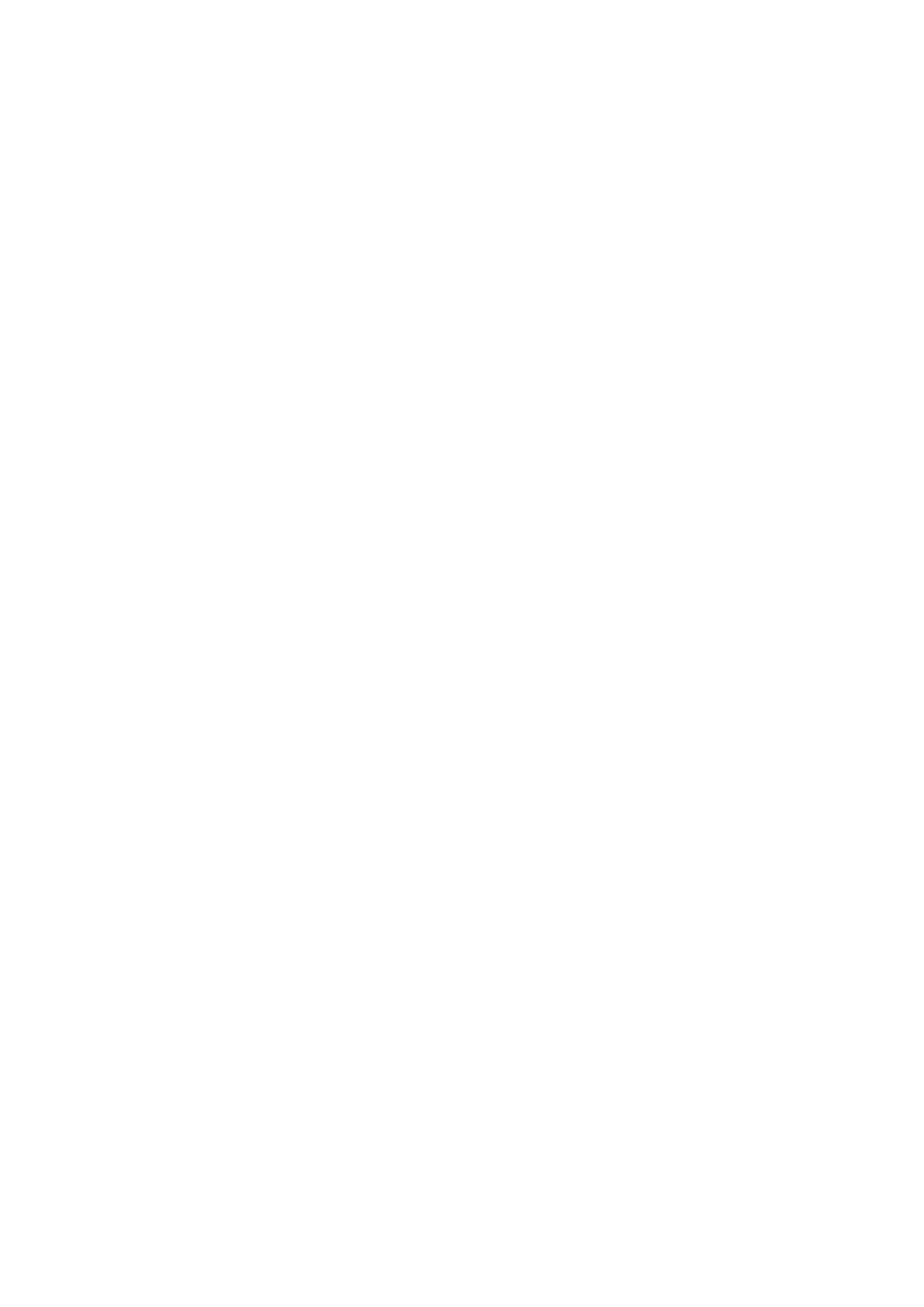## **Contents**

|   | 2 From the Editor's Desk                              | Sue Woolley             |
|---|-------------------------------------------------------|-------------------------|
|   | 3 Foreword: Viva le Joint Conference                  | <b>Geoffrey Marnell</b> |
|   | 4 Using a Wiki for Technical Documentation            | Sarah Maddox            |
| 9 | Top Crow: In Tough Times                              | Melanie Doulton         |
|   | 10 Word 2007: Tip                                     | <b>Howard Silcock</b>   |
|   | 11 Follow the Standard? A Directory of Standards      | Richard Hodgkinson      |
|   | 14 Trends in British Technical Communication          | <b>Marian Newell</b>    |
|   | 20 gStepOne - Free Google Wizard Writer               | <b>Greg Collette</b>    |
|   | 22 Software Documentation - How much or how little?   | Sue Woolley             |
|   | 24 Build Your Own Web Site the Right Way: Book Review | Janet Taylor            |

2 Housekeeping

|                               | <b>Editorial team:</b> Sue Woolley, Howard Silcock, Julie Delandro, Janet Taylor, Steve Moss, Ana Young. |
|-------------------------------|----------------------------------------------------------------------------------------------------------|
| <b>Final</b><br>Proof reader: | Steve Moss.                                                                                              |
| Copyright:                    | Articles remain the copyright of the author.                                                             |
| Disclaimer:                   | The views expressed in articles in this journal are not necessarily those of the editors.                |
| Cover picture:                | Confluence Dashboard supplied by Sarah Maddox.                                                           |
| <b>Contact:</b>               | Send any contributions, letters, subscription or advertising queries to anziournal@astevic.org.au.       |

## **Southern Communicator is a joint publication of:**

Australian Society for Technical Communication (Victoria). [www.astcvic.org.au](http://www.astcvic.org.au/)

Technical Communicators Association of New Zealand. www.tcanz.org.nz

Australian Society for Technical Communication (NSW). [www.astcnsw.org.au](http://www.astcnsw.org.au/)





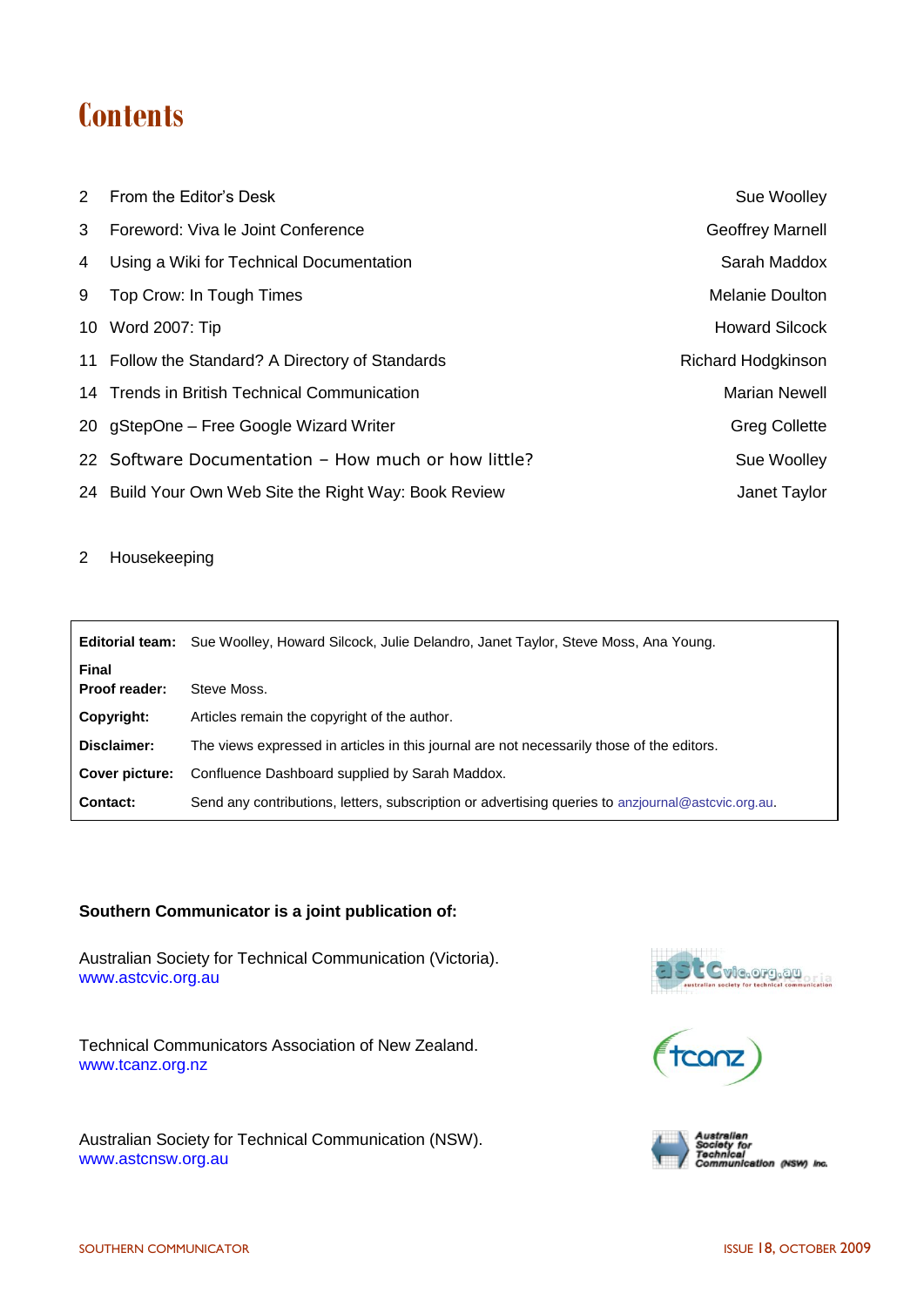

## **Trends in British Technical Communication**

by Marian Newell

**Marian edits Communicator, the quarterly journal of the Institute of Scientific and Technical Communicators. She has been a technical author since 1985, half as an employee on IT projects and half as a freelance with a varied portfolio. She has an MA in Technical Authorship from Sheffield Hallam University.** 

This article discusses the current status of technical communication in the UK by looking at current developments and possible trends. It is based on my experience of working here and liaising with contributors to *Communicator*, supplemented by a survey of members of the ISTC's online groups (thanks to my 40 respondents) and my recent visit to the Technical Communication UK conference (TCUK).

There are two facets to my topic. The first, *trends*, immediately makes me cautious. In these turbulent financial times, we only have to look back a year or so to see how much the opinions of pundits are worth. Many trends are, I suspect, talked up by organisations with a vested interest in their adoption. Others are exciting but never catch on commercially. The second, *British*, may be irrelevant. I've no reason to think there's anything unique about what we're seeing here, although there are probably some differences in the European experience compared with the Australasian or North American.

Still, I have worked in technical communication for a quarter of a century and always in the UK, so I'm probably as well-placed as most to speculate!

## **Roles and job titles**

Debate about changing how we describe our roles has recurred often throughout my career and the options remain remarkably stable. Titles that some consider newfangled, such as information developer, have actually been around for decades. The ISTC's policy is to refer to practitioners of technical communication as technical

communicators in generic contexts (its membership is strongly biased towards *technical* despite the presence of *scientific* in its name). Within

*I've often used the term 'content creator', especially if I want to be more generic*

this, we most commonly refer to technical authors and technical illustrators in specific contexts. However, where appropriate, we use a wide range of other titles.

My own experience, supporting by web searching, confirms the popular view that those specialising in the writing aspect of the job are more often called technical authors than technical communicators here. I've seen people argue that authors are more skilled than writers but my belief is that the title used has more to do with the origins of the organisation than the skills of the title holder.

In my survey, I asked people for their current title and their preferred title. About half were currently technical authors of varying ranks and most were happy with the title. A few were writers rather than authors, and a few would prefer to be communicators rather than authors. Only one expressed a dislike of the author or writer title. Many of those working for themselves noted that they're free to use whatever title suits the circumstances best, often business-oriented titles such director, partner or consultant. Several information-based titles were cited: manager, designer, architect and engineer. Department managers were Head of Technical Communications and Manager, Technical Publications Department.

One of my respondents noted that, despite a move from technical communication to information architecture and design: "I still consider myself a writer and technical communicator, just coming at it from a slightly different angle. I think it's interesting that the skills, attitudes and approach I developed as a writer transfer comfortably into a different type of role."

**I've often used the term 'content creator', especially if I want to be more generic** and include all who contribute content. However, it raises a question of whether we create or publish content. It seems as if many of those involved in technical communication now do more publishing and less creating.

## **Deliverables and workplaces**

I asked in my survey about current workloads. The

answers were too diverse to summarise, including the collection, organisation and delivery of varied technical and business information. Many

respondents produce both printed and online deliverables, with some using video and some no longer delivering printed manuals.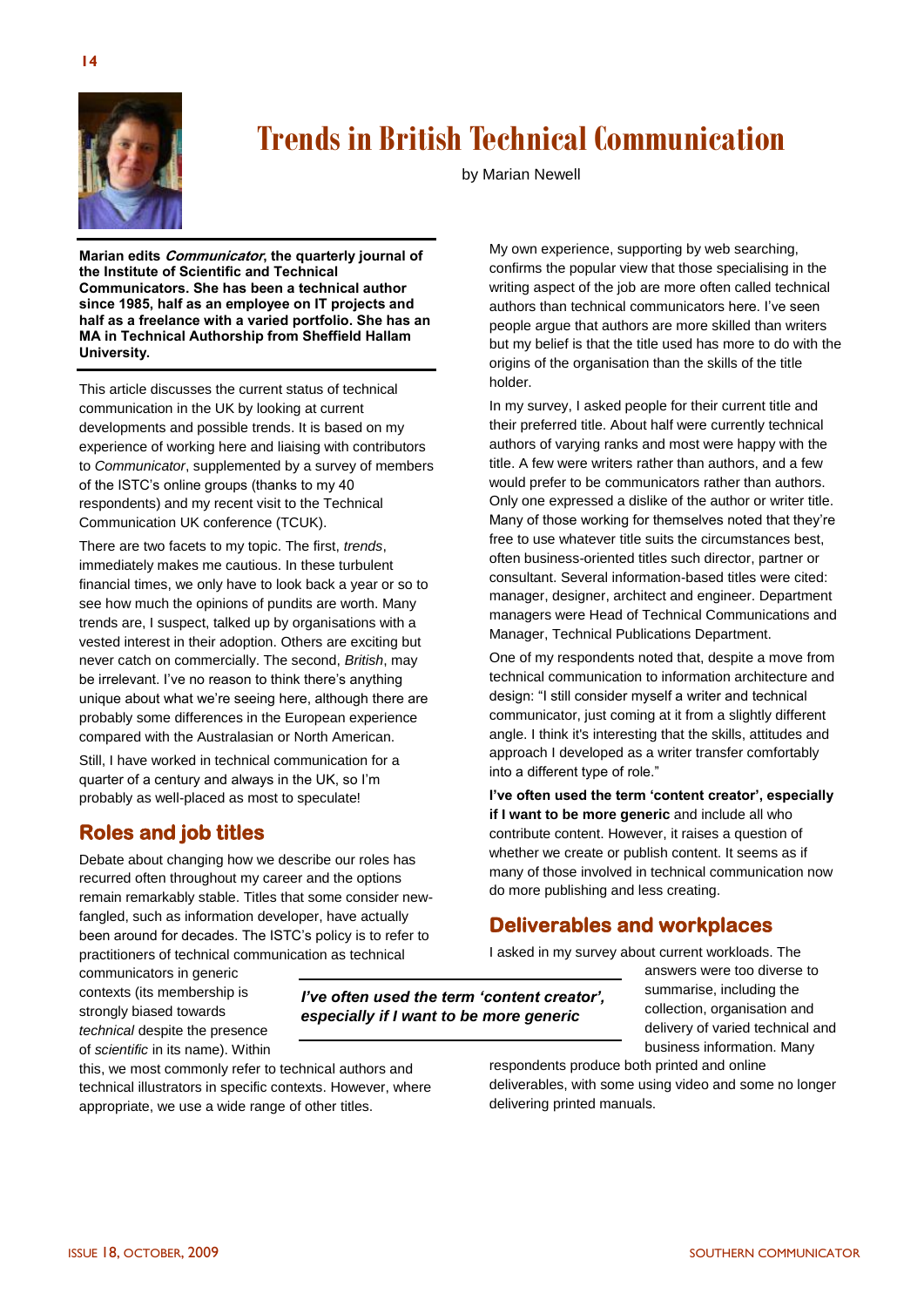I initially wondered if this variety was indicative of a trend. When I joined the ISTC in the 1980s, more members seemed to work for long periods on major projects for large organisations, often in the engineering, aerospace and defence sectors. It now seems as if many members work on software products, with others combining a variety of smaller projects as I do. However, at TCUK I talked to many people involved in complex solutions for large organisations, so I think it depends a great deal on the people whom you ask.

One question I didn't think to include in my survey was about the groups in which people work. However, I think I'm safe in saying that the large technical publications department has had its day. When I started work as a technical author, groups of ten or twenty people were far from unusual. I've heard their decline lamented often since and most of my respondents spoke in terms of working for themselves, as sole authors or in departments of two or three people. I think the effect of this change has been to reduce specialisation—many of us are jacks of all trades—and to reduce the training and mentoring given to people joining our profession.

We used to run a member profile in *Communicator* that included questions on the changes that had happened in the last five years and that were expected in the next five years. A recurring theme in the responses was the shift from paper to electronic delivery. Single sourcing was the industry's initial response to the need to do both. Maintaining two variants seems relatively simple now, when we're faced with more electronic channels, more languages and more product variants, all under the added pressure of shorter product lifecycles. Despite the relatively slow adoption of XML-based publishing, modular content and content management systems, I'd have to put my money on these technologies gaining ground in the future. With fewer technical communication staff struggling to deliver more in most organisations, it's hard to see how we can do it any other way. I know of one ISTC member who has recently taken his company

down this route and, although it's a fair-sized company, the technical communication department is small and the strategy is very much to do more with less.

*Peter Anghelides... IBM publishes more information than anyone except the US Government.*

## Where respondents described their approach to collecting, organising and delivering information, it was much the same as when I joined the profession. We read the information we're given, use whatever product or service it describes, interview experts (and sometimes representatives of our audience), and then create content that we submit for review before finalising. Several people noticed that their basic approach to the work had remained unchanged, often over as much as 20 years.

The boom years before the latest bust made more tools available to technical communicators. Existing tools were enhanced and new ones were launched, often converging in the process. With that in mind, it's perhaps surprising that several of my respondents reported little change in the tools they use. Nonetheless, many use a wide variety of tools, emphasising how versatile the modern technical communicator needs to be.

Tools from Adobe and Microsoft featured strongly in past and current use, with Adobe's Technical Communication Suite popular for the future. Arbortext, Author-it, Doc-To-Help, ePublisher Pro (WebWorks), Help and Manual, and XMetaL all had their advocates. A range of graphic tools were in use, including Axure, CorelDRAW, Corel Paint Shop Pro, Jing, OmniGraflle, SnagIt, Unigraphics and Wink. One respondent is considering Quark's products. Tools that were mentioned only in past use were Corel Ventura, DemoShield and SmartDraw.

A few respondents had expertise in niche areas, using specialised tools augmented by utilities and macros they'd created themselves. One or two would prefer to use Macs but find they have to use PCs. A notable omission from the responses was MadCap's products, admittedly relatively new but highly regarded.

Methods, for want of a better word, cited by respondents included Information Mapping®, structured and topicbased authoring, markup languages (such as HTML, SGML, XML), controlled languages (such as Simplified English), controlled vocabulary and minimalism. XML

> was most often cited as an interest for the future, along with DITA. There were sessions on most of these topics at TCUK and it's clear many are widely applied. What becomes evident when you attend an event like that is the sheer

## **Tools and methods**

A complaint often made by technical communicators here is the over-emphasis in recruitment on tick-lists of particular tools. We argue that the core communication skills required remain unchanged and we can learn to use different tools. It was interesting to me, therefore, to see how much more my respondents talked about tools than methods when I asked them about both.

scale and complexity of some publishing solutions now being adopted. The keynote speech from Peter Anghelides underlined this: IBM publishes more information than anyone except the US Government.

Topic-based authoring is nothing new. User assistance for software products has been designed that way for years. I think it will become more prevalent because it is a logical approach to information architecture as well as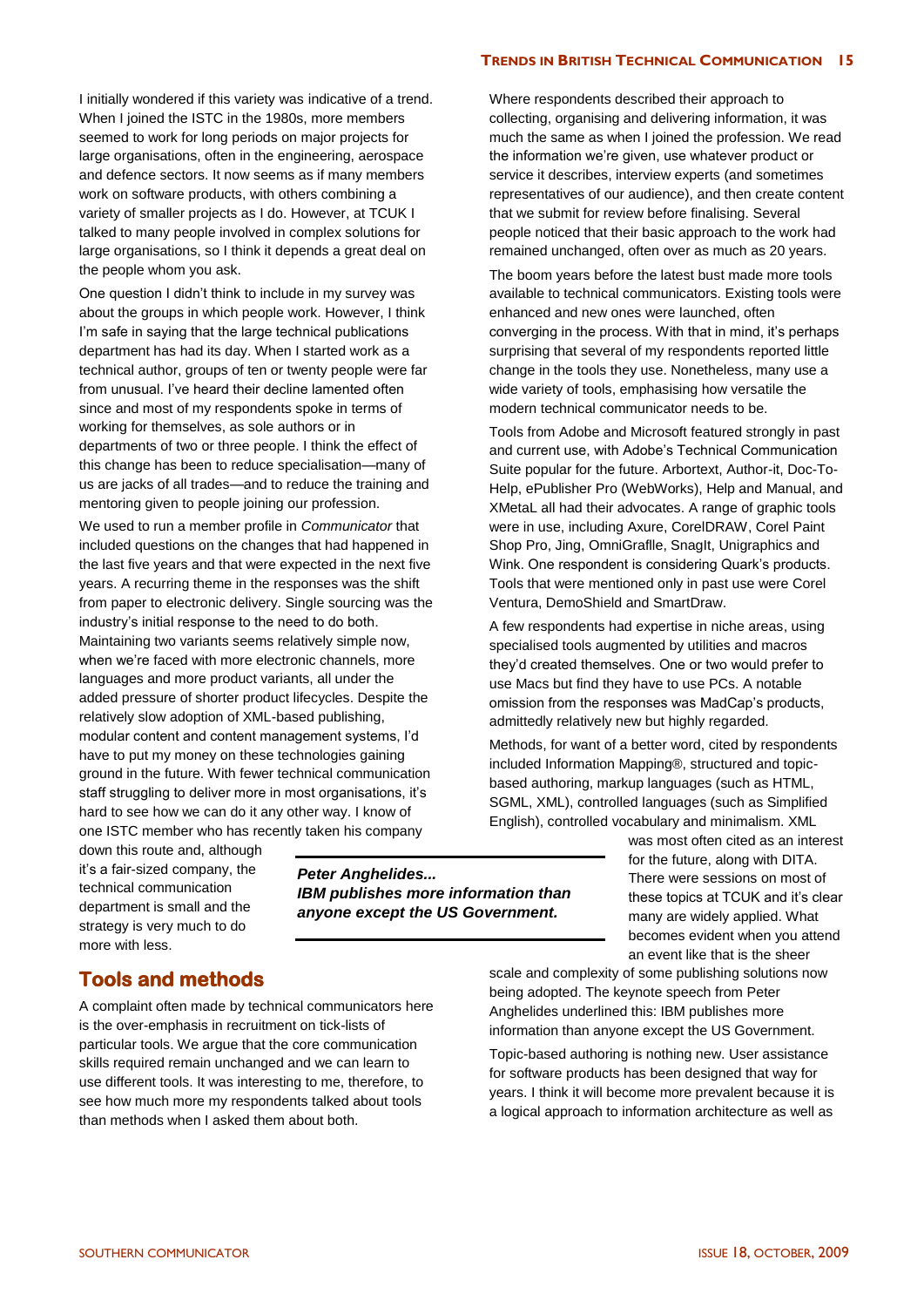being well suited to multiple outputs and automated workflows. There's no reason why you can't use it for linear printed documents, even though you don't have to, and the way it requires you to analyse your content is likely to improve the way you structure it.

My overwhelming impression from attending TCUK was how computerised our profession has become, both in the tools used and the topics documented. While I know the world is headed this way, it's not there yet. My clients often have limited resources and expertise to maintain or use publishing solutions. They're not unusual—the vast majority of UK businesses are small- to medium-sized, most employing less than 50 people although together accounting for nearly 60% of the private workforce. The consultancy approach, providing ongoing services and support, creates dependency and overheads that may not always be in a client's best interest. Similarly, some of my audiences have other limitations, whether in their facilities (service engineers in developing countries) or their computer skills (gardeners and caretakers). I'm 47 and, while many people younger than me are at ease with digital media, many people older than me are less so. In our eagerness to converse with those who are connected, we must not forget those who are not.

## **Generalisation and specialisation**

Since the advent of desktop publishing in the 1980s, a movement from specialised skills towards generalised skills seems indisputable. Some of my respondents said they do their own illustration as well as layout, and none of the authors mentioned working with illustrators or indexers. I've worked with an illustrator for one client but recent budgetary constraints have favoured photography over illustration. I've never worked with an indexing specialist, now or in the past, as an employee or as a freelance, so there may have been no change there. Contact with members of the Society of Indexers has suggested to me that their work more typically comes through commercial and academic publishers. I know of several ISTC members who have trained with and joined the Society of Indexers to improve their own skills.

The demand for illustration varies with sector. Instructions for software often contain only screenshots and diagrams, and the weakness of the manufacturing sector in the UK's service-based economy may have contributed to the decline in illustration work. The sophistication of modern design systems that support the whole product life cycle has also had an impact. It has become possible for designers to output drawings that are adequate for documentation, albeit without the refinements that a proficient illustrator could make. One of my respondents referred me to the blog [\(http://www.bbc.co.uk/blogs/thereporters/robertpeston/](http://www.bbc.co.uk/blogs/thereporters/robertpeston/2009/08/)

[2009/08/\)](http://www.bbc.co.uk/blogs/thereporters/robertpeston/2009/08/) of Robert Peston, BBC Business Editor, which

likens the varied workload of the modern journalist to the versatility of the 1970s Dutch football team (total football). My respondent said: "This is how my career is progressing – I am becoming a 'total author' and I would encourage all technical authors not only to learn how to use the tools at their disposal but to learn to use them professionally. There will always be a need for people who can do something to a professional standard, because there are increasingly so many people doing it so badly, whether it be writing, illustrating, photographing or web designing."

If content management continues to grow, however, we may see new specialisations emerge. With information architecture, content creation and deliverable design once again being separated—different people can take responsibility for them. For me, one of the saddest losses from departments was the technical editor and yet now I'm seeing suggestions that this role may return, perhaps more relevant to managed content from multiple sources than an author. This may be one of the cycles we see, where change is more circular than progressive. At the ISTC Conference of 2008, Horace Hockley award winner Matthew Ellison gave an entertaining talk about trends in user assistance. He compared its evolution to that of the bicycle, not only highlighting some blind alleys in feature design but also how 'best' is not absolute but relative to your needs—if you want to cycle to the shops, a racing bike probably isn't the best choice.

On the subject of separating the creation of content from its presentation, I noted with interest that one speaker at TCUK thought there was no need to worry about the output format or media used for your information, while another said it was important to preview content on the output device to check its usability, while another from outside our profession expressed surprised that we were even considering delivering information without seeing it in its final form—food for thought there, perhaps.

*For me, one of the saddest losses from departments was the technical editor and yet now I'm seeing suggestions that this role may return, perhaps more relevant to managed content from multiple sources than an author.* 

Translation is a specialisation that has grown throughout my career and remains strong today. Alternatives such as word-free instructions suit some products, and provide valuable opportunities for illustrators, but they can't fulfil all information requirements. It's difficult to imagine that the demand for translation will decline any time soon, although I wonder if a globalised world will eventually settle on a single language. The use of controlled language makes this more feasible.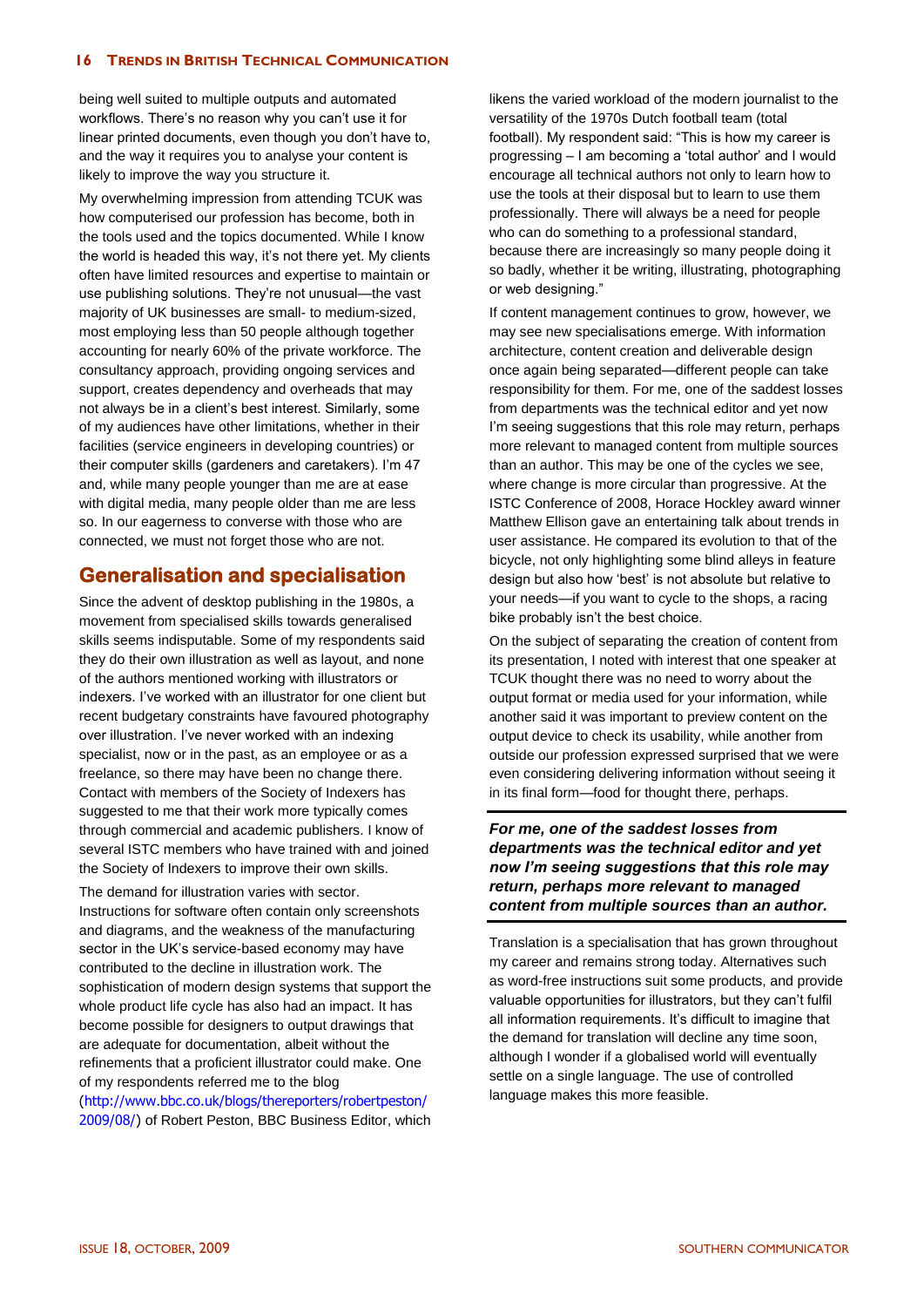Surprisingly, few of my respondents reported direct involvement in translation. This would have been true for me until a few years ago but I have since been acting as the liaison point for one client. That's brought home to me the challenges that arise in translation and the importance of terminology management. As a freelance, working outside an organisation with translators who are also outside the organisation, I find it difficult to impose the degree of control and consistency I would like.

Sophie Hurst of SDL, a provider of translation products and services, has written two articles for *Communicator* over the past year based on surveys about authoring and terminology management. She reported the UK results for us (full results are available at [www.sdl.com](http://www.sdl.com/) – registration required). Trends she noted included a move towards XML and a growth in the geographic dispersal of authoring teams, with the latter giving rise to concerns about quality and consistency that the respondents did not have the tools to manage. In both cases, the trends were less pronounced in the UK than the US. That may not be a bad thing for the UK profession, in that new approaches may be tested well in the US before they reach us. There was an awareness of the importance of terminology, its connection to brand and its effect on the whole global content lifecycle, from creation to translation. However, most respondents said they were not managing terminology effectively, if at all.

## **Fads and fashions**

At the ISTC Conference of 2007, Scott Abel gave a keynote speech on TechComm 2.0 ([http://www.slideshare.net/abelsp/techcomm-20-what](http://www.slideshare.net/abelsp/techcomm-20-what-you-need-to-know/1)[you-need-to-know/1](http://www.slideshare.net/abelsp/techcomm-20-what-you-need-to-know/1)) in which he swept through a plethora of mobile devices and web tools as potential

delivery media and techniques. No one would deny that publishing channels are proliferating, or that some can be useful in technical communication, and yet many technical communicators still work in controlled environments that

restrict their adoption. As I've said, many of my respondents have seen less change in their tools and methods than one might expect. Most are responding to users and clients who are still focused on the content rather than the means used to deliver it. However, I know from articles written for *Communicator* that people are now using wikis and podcasts for some types of information and this seems set to become more common. The role of user-generated content is growing and I agree with those who say technical communicators will need to focus on more specialised content that the audience cannot, or will not, readily create for itself.

In his closing presentation at TCUK, RJ Jacquez of Adobe focused on the potential of social networks for delivering information and suggested that technical communicators should become 'information facilitators', getting into online conversations and ensuring that users are finding the information that's available. It's clear that interactive media can help us understand audiences and to provide more targeted content, and many technical communicators are enthusiastic about this opportunity. I think it will be most helpful to those writing for mass audiences rather than for specialised ones. I often write for clients' staff, which makes conversation easier.

Larger organisations, especially those that need to translate into several languages, seem more focused on managed, modular content. There is a criticism that such methods respond more to the publisher's needs than the audience's needs. From what I've read in articles from many sources, I believe there's some truth in this. However, it's also true that providing something to everyone who needs it in a language they can read is better than providing carefully crafted information products for a small subset of the people who need them. A meticulous author at one of my clients laboured long and hard on every manual he produced; I'm sure his results were excellent but they were of no help to the users of all the other products that weren't documented through lack of time or budget. That moves us on to…

## **Quality and productivity**

I've mentioned the need to do more with less in the context of tools and methods. At the ISTC Conference of 2005, Bogo Vatovec gave a keynote speech on trends in technical communication

[\(http://www.istc.org.uk/Events/Conference/Papers/ISTC\\_](http://www.istc.org.uk/Events/Conference/Papers/ISTC_Trends.pdf)

[Trends.pdf\)](http://www.istc.org.uk/Events/Conference/Papers/ISTC_Trends.pdf). One of his points was

*Bogo Vatovec ...we need to be realistic about delivering appropriate levels of quality, rather than striving for perfection.*

that we need to be realistic about delivering appropriate levels of quality, rather than striving for perfection. His advocacy of 'good enough' was controversial but I've come around to thinking that he

might be right. In fact, it's more or less how quality was defined 30 years ago when I served an apprenticeship at an MoD quality assurance directorate: fitness for purpose, including commercial considerations.

One of my respondents has found the same: "I have had a few contracts in the past few years where a company has realised that it needs to provide decent documentation but wants to do it as cheaply as possible. Thus my job has been to produce a basic user guide and what they call a maintenance quide for their programmers, so that the programmers can then maintain the document and keep it up to date with their changes."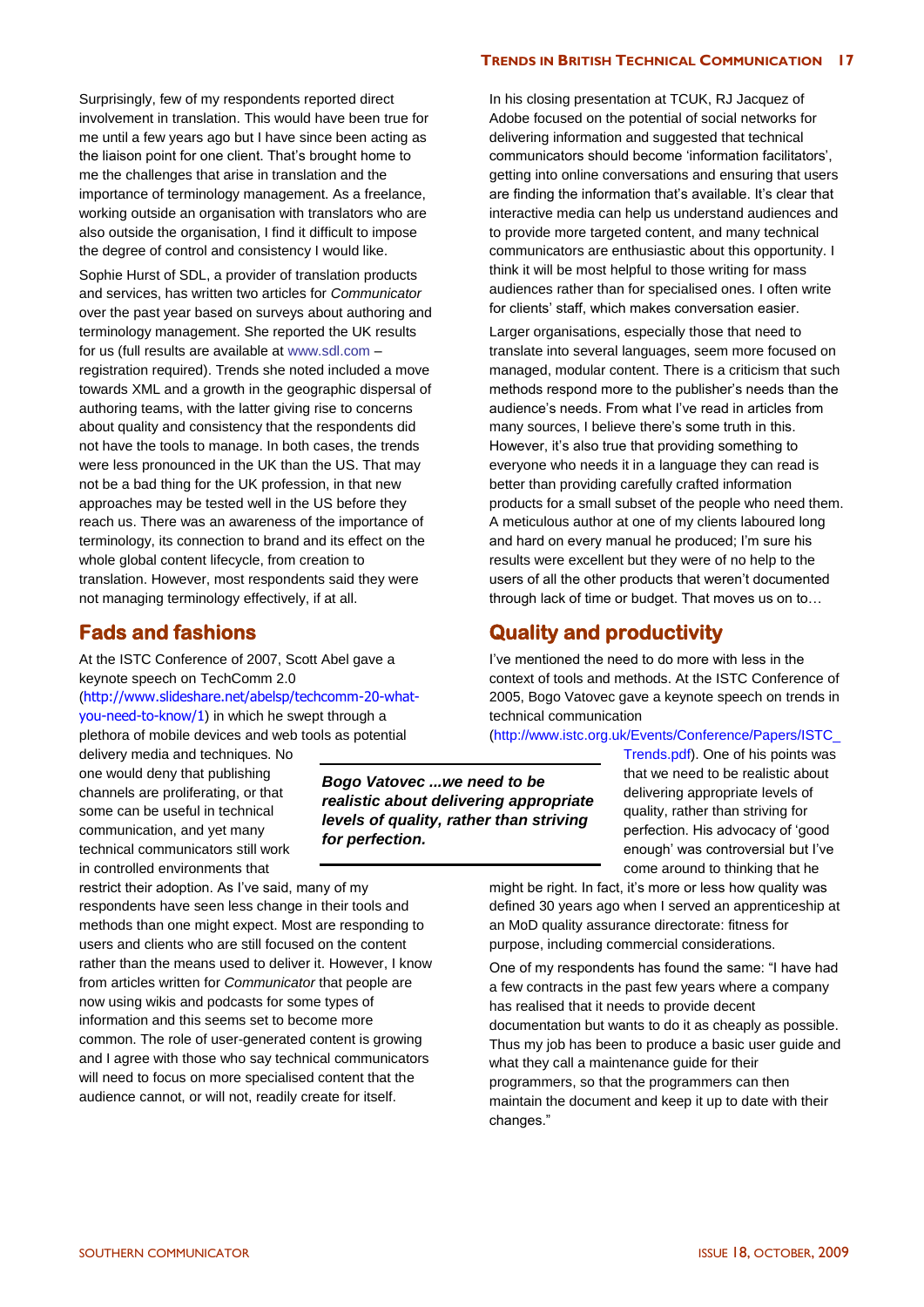Another respondent highlighted the risk that the result may not be good enough: "More and more people and businesses are coming to realise that having poor, or no documentation, does actually cost them more money in the long run than it would to employ or sub-contract a professional technical author to do the job properly. However, straitened financial circumstances cause unpleasant compromises to be made. I think that many organisations would like to use professionals for their

documentation needs but simply haven't got the money to do so. Instead, they struggle on with their existing staff (engineers, programmers or marketing people, for example)

*One change I've noticed that could have a positive effect on quality in the future is the popularity of post-graduate qualifications in technical communication*

producing poor quality support materials. They then have to live with the increased support costs and negative end-user reaction. Pity, really."

One change I've noticed that could have a positive effect on quality in the future is the popularity of post-graduate qualifications in technical communication, launched in the UK since I became a technical author. This can only be a good thing for the profession, with the potential to raise both profile and standards. The course itself is only half the story: what I believe is equally important is that we're taking ourselves seriously and obtaining a standard qualification that puts us on a par with others in business. The ISTC has launched its own open learning course and examinations, replacing those dropped by the City & Guilds Institute. This, too, is a step forward for the profession here. One of my respondents said: "I am active in the ISTC and other organisations, and involved in teaching, because I want to improve the recognition and value of technical communication."

## **Economic and commercial factors**

Times are tough here in the UK, as in many places, and I doubt technical communication has been exempt from economic pressures. I checked some job sites and found the number of jobs and contracts were down on 2008, both absolutely and as a proportion of the total. Contract rates had fallen, while salaries had risen only slightly.

One of my respondents said: "I am aware of many selfemployed writers who have not had contracts renewed and are finding it tough to gain new ones. The number of job advertisements both permanent and contract has diminished significantly. In addition, the salary offered seems to have dropped, with employers preferring to go for less experience and therefore lower salaries."

The last point correlates with the current demand for technical authors with one to three years' experience noted by a specialist agent in an article I wrote for the Australian bulletin, Words in August 2009 [\(http://www.abelard.com.au/words-1-3.pdf\)](http://www.abelard.com.au/words-1-3.pdf).

We are fortunate to have some good specialist agencies in the UK but, of course, not all work goes through them. One respondent said: "My last contract was direct and,

although it proved difficult at times to negotiate the corporate maze, worked well. I am now using agents and find their lack of knowledge, and their failure to return calls and provide updates, deeply frustrating."

For those of us who work as true freelances, from our own premises and for concurrent clients, agencies are rarely a source of much work. The specialists use some freelances to resource their own managed projects but most general agencies handle only full-time contracts.

> On a related theme, one of my respondents said: "I have been trying to get a permanent part-time job or job share and companies seem less open to these

opportunities, as human resources departments see them as expensive and inefficient."

Most of my respondents have been affected by the business climate in one way or another, even if only in reduced budgets, although some are as busy as ever. Many reported redundancies, fewer enquiries, lost clients and delayed projects. One, an employee, said UK staff are voluntarily matching a compulsory four-day week introduced for US staff. Another, a freelance since 1984 who has now taken on part-time employment in another field, said it is 'by far the worst recession I have worked through. One regular client (property-related) closed suddenly leaving a big hole in my workload, and another is definitely cutting down on outside work."

In the midst of all this gloom, one respondent turned a threat into an opportunity: "My position had been under threat for a couple of years. The company had already reduced my pay and was starting to make redundancies. The other author was sacked, leaving me as sole author. I seized the opportunity to change my working conditions and quit, saying I was going freelance and would be pleased to quote for the work if the company wanted to retain my services. I increased my hourly rate and now work from home, so I'm happy. They have one less person as an overhead and have retained my product knowledge and authoring services, so they're happy too."

The picture was less clear when it came to the impact of outsourcing or offshoring. Of those affected, as many had gained work through these routes as had lost it. One of those who'd benefited from offshoring said: "I think in the long term outsourcing and offshoring could really hit some technical authors hard. Many have skills that are not as unique as they think they are. Many are not as good as they think they are. Why pay £30K a year plus all the associated costs when a freelance in India (or several other countries) will do it for US \$5 an hour?"

Another respondent alluded to downward pressure on remuneration, suggesting contract rates might have fallen by 50% and senior posts might be paying the same as junior posts did 15 years ago.

I'm inclined to agree with these comments, even though early fears about offshoring have yet to become reality.